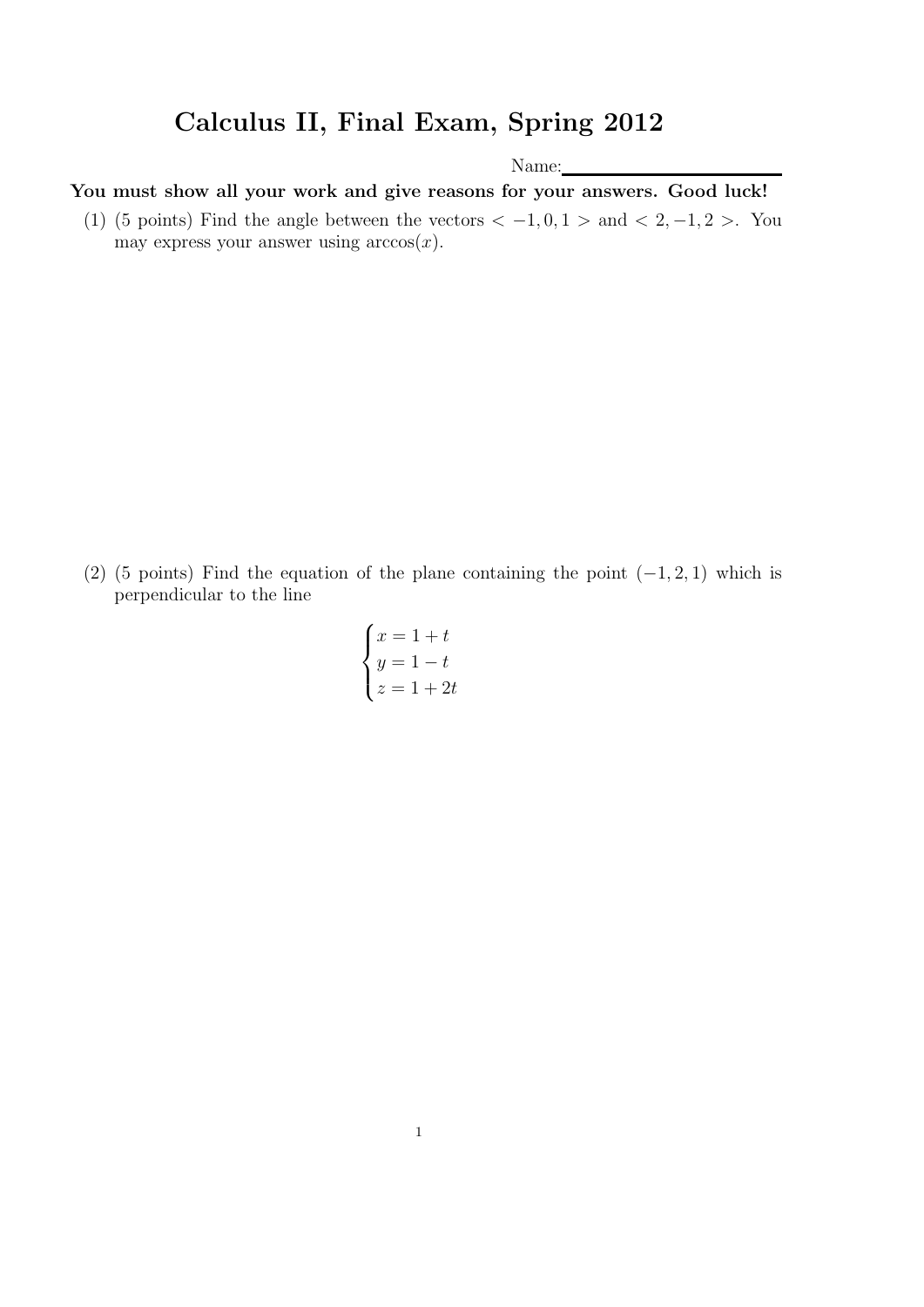(3) (5 points) Evaluate  $\int x^2 \cos(x^3) dx$ .

(4) (5 points) Evaluate  $\int \sqrt{x(x^2 + x)} dx$ .

(5) (5 points) Evaluate  $\int \arctan(x) dx$ .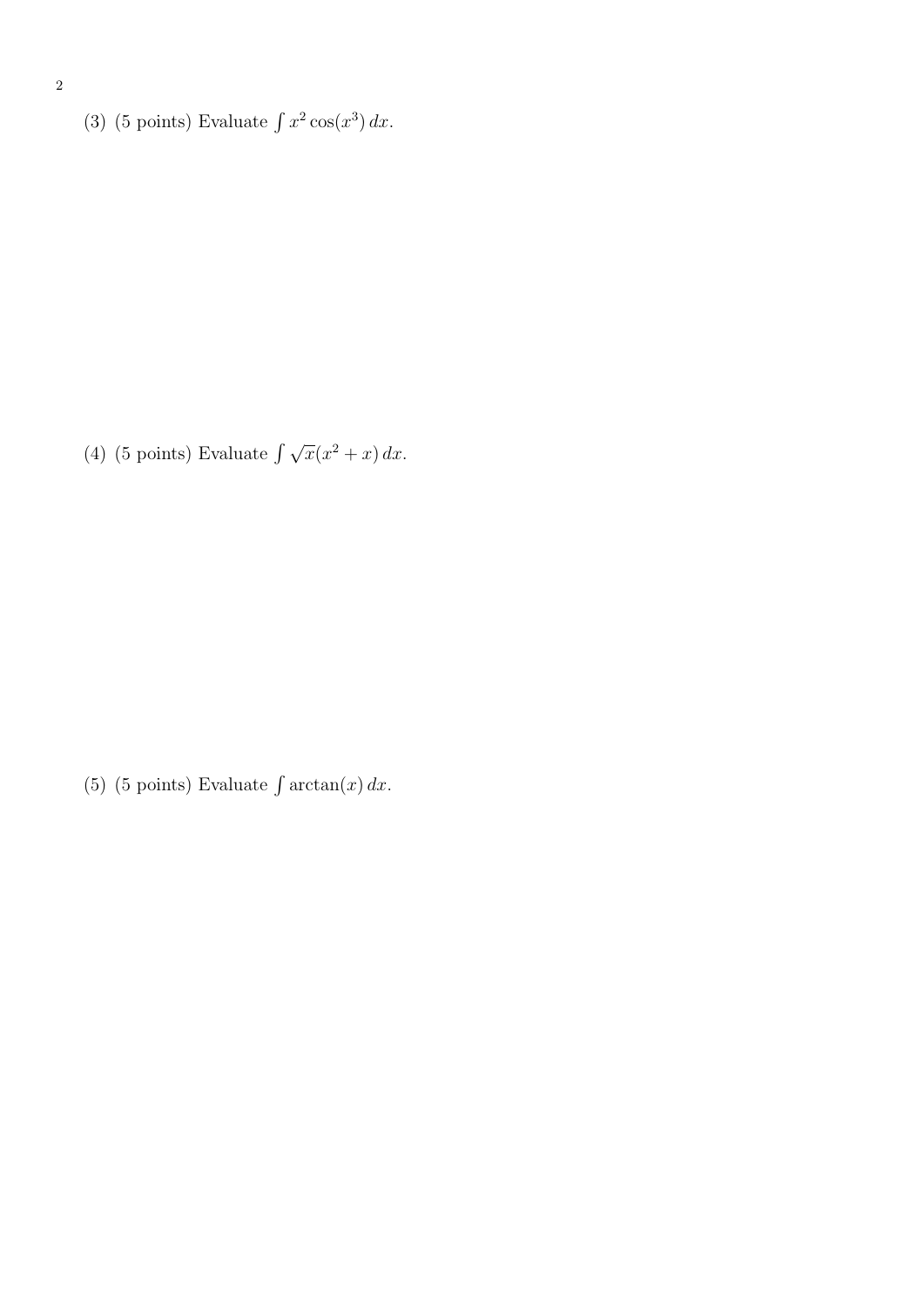(6) (5 points) Express  $f(x) = \frac{3x}{2+x}$  as a power series. Also state the interval of convergence.

(7) (5 points) Use series to approximate  $e^{-\frac{1}{10}}$  with an error less than 10<sup>-6</sup>. [You do not need to compute and add the terms in the sum.]

(8) (5 points) Evaluate  $\int \sin^2(x) dx$ .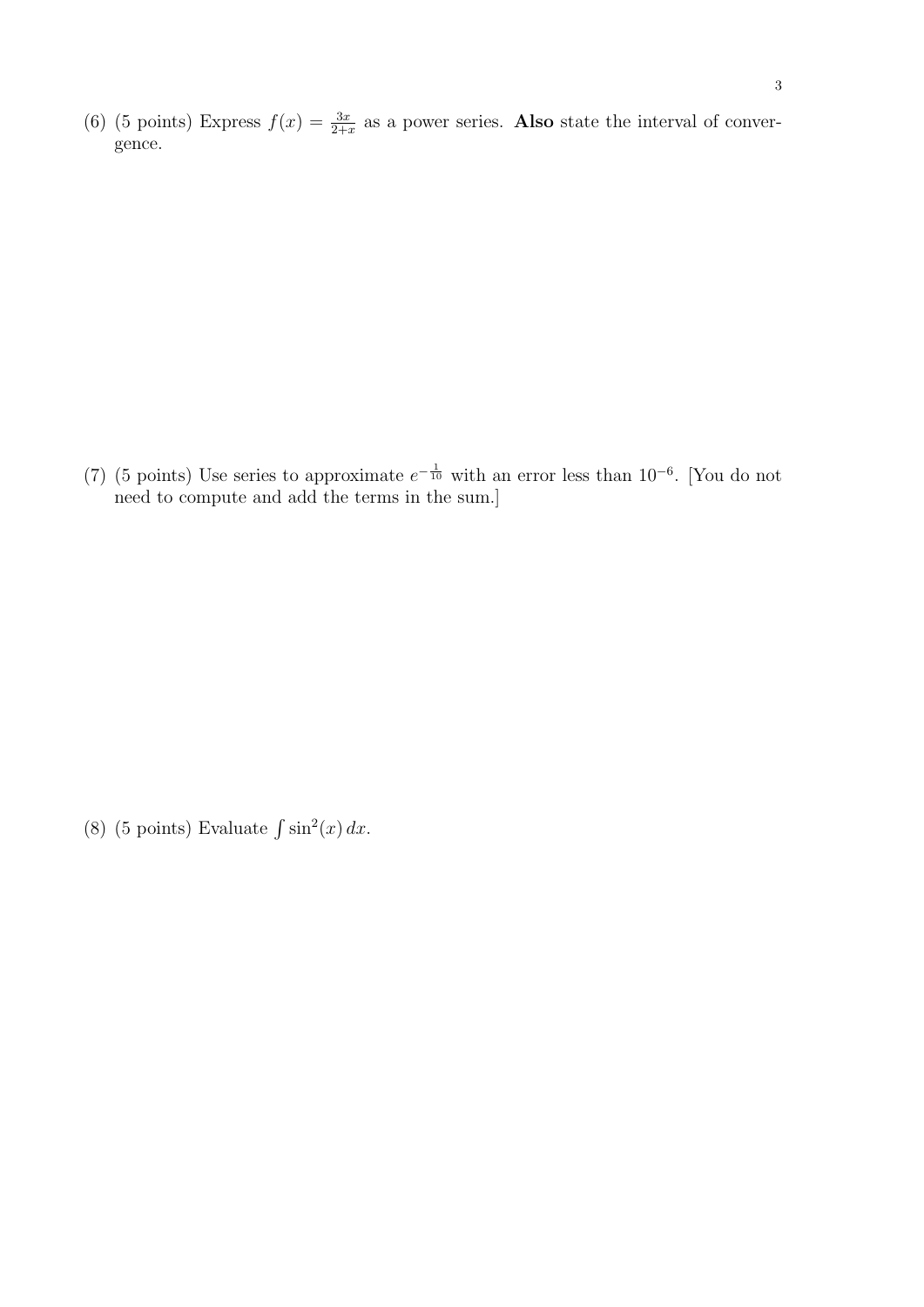(9) (5 points) Find the area of the region bounded by the curves  $x = 0, x = \pi, y = x + 3$ and  $y = \sin(x)$ .

(10) (5 points) Set up (but do not evaluate) an integral for the volume of the solid of revolution obtained by rotating the region bounded by the curves  $x = 0, x = 1$ ,  $y = x^3 + x + 1$  and  $y = x - 1$  around the line  $x = -2$ .

(11) (5 points) Set up (but do not evaluate) an integral for the volume of the solid of revolution obtained by rotating the region bounded by the curves  $x = 0, x = 1$ ,  $y = x^3 + x + 1$  and  $y = x - 1$  around the line  $y = -2$ .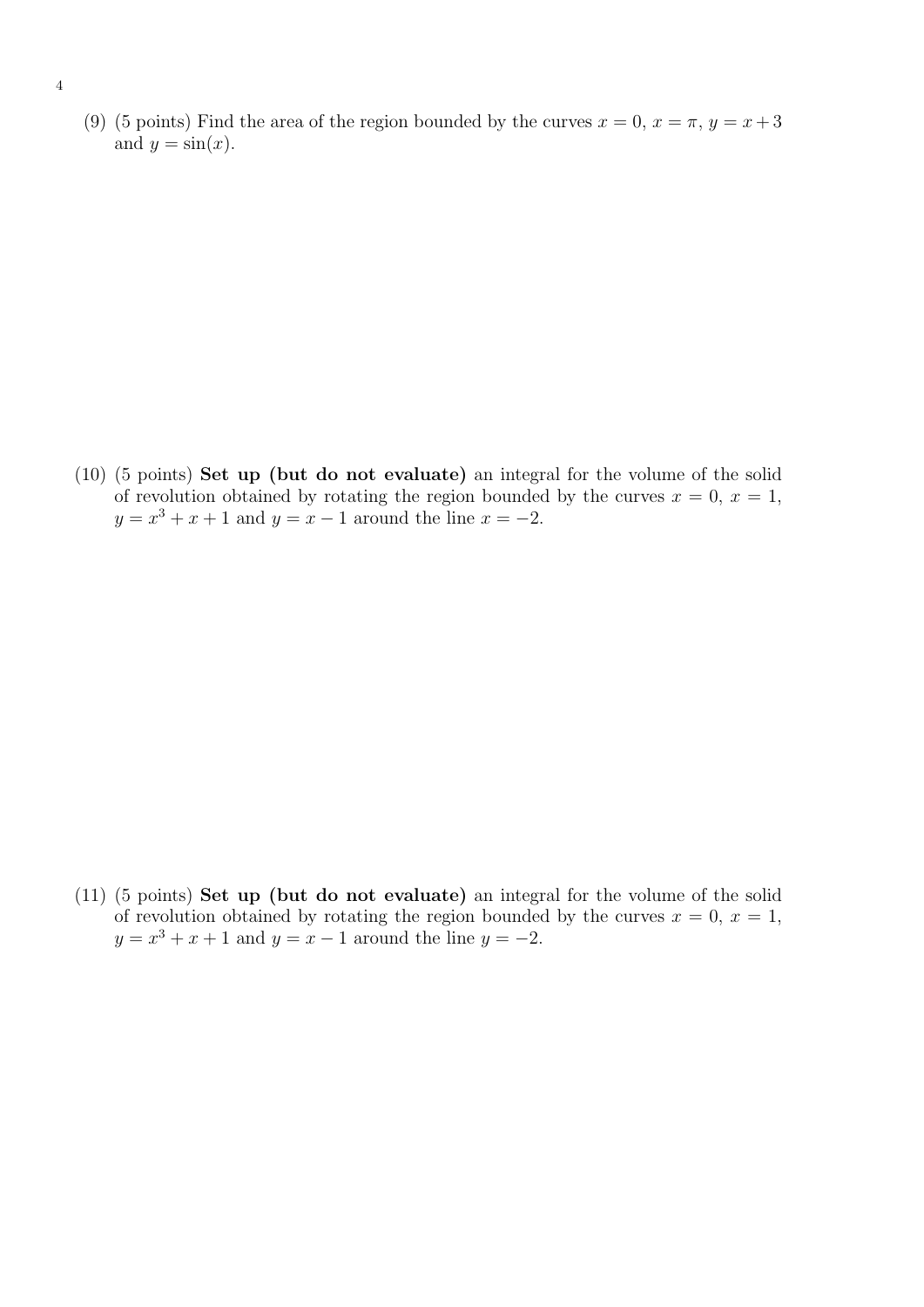(12) (10 points) Find the interval and radius of convergence of the power series

$$
\sum_{n=0}^{\infty} \frac{\left(\frac{x}{5}\right)^n}{n}
$$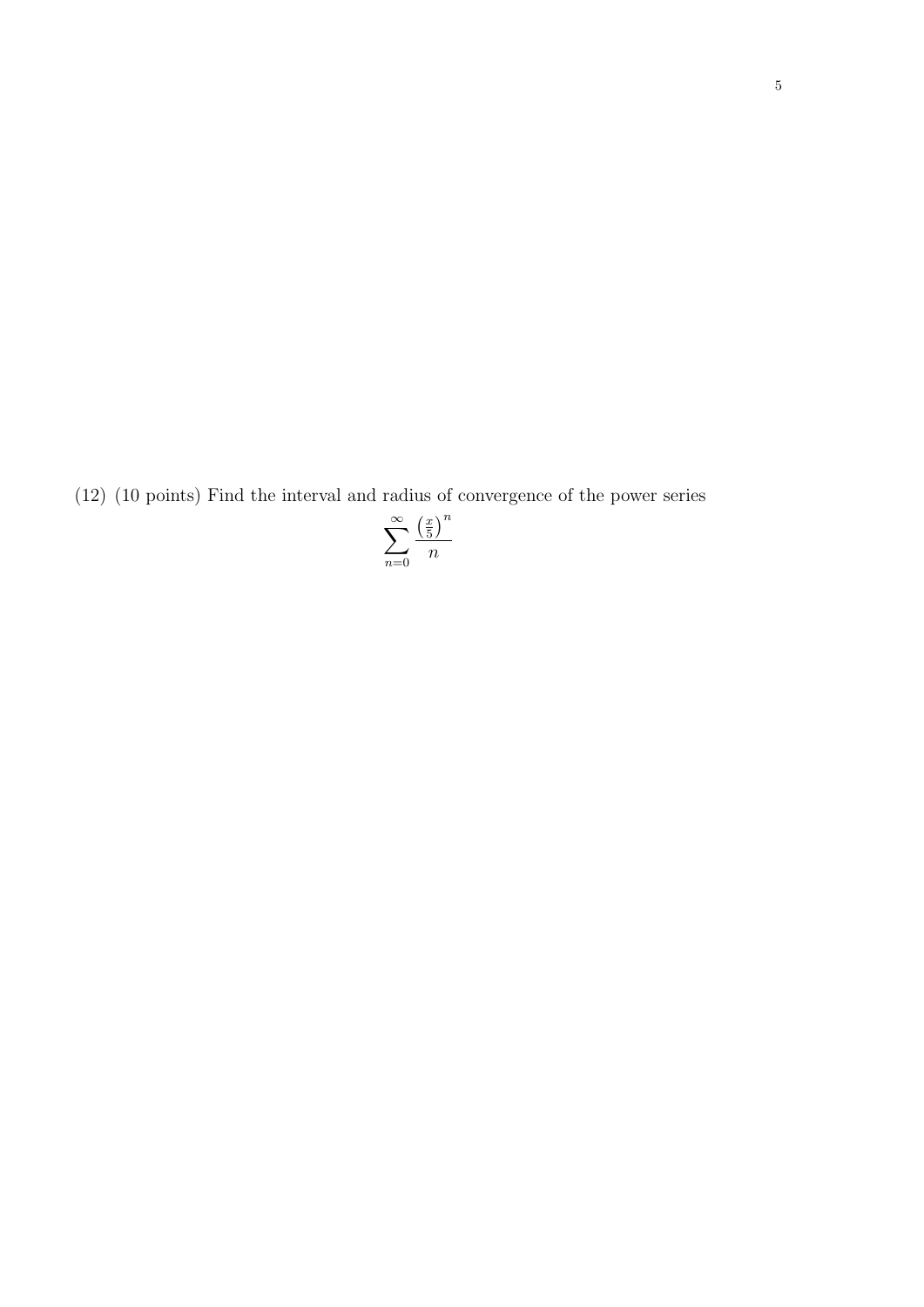(13) (15 points) Evaluate

$$
\int \frac{2}{x^3 + x} \, dx
$$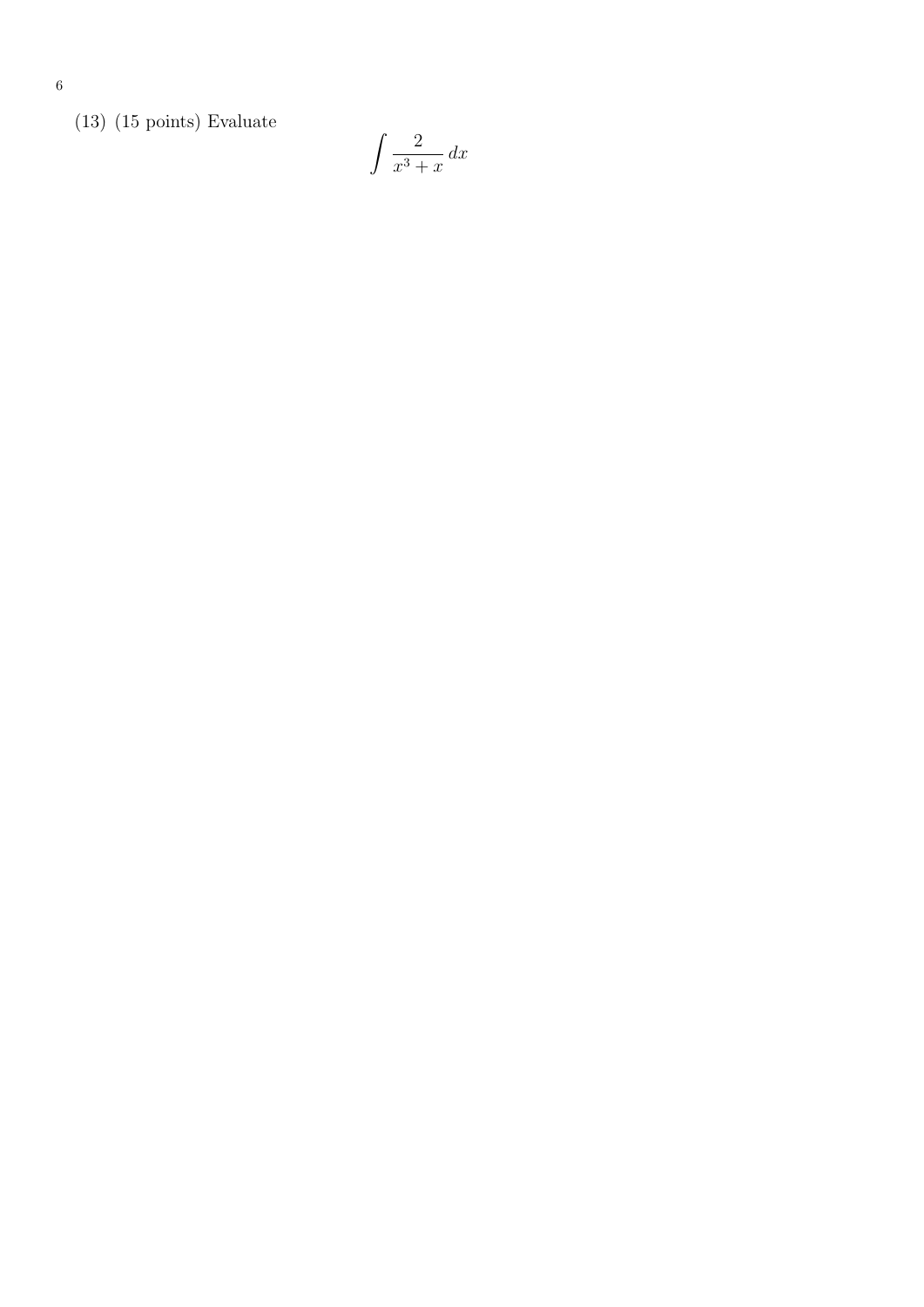(14) (10 points) Find the work done in pumping all the water out of a container which is a round sphere of radius 5  $m$  and which is half full (i.e. the water has to be lifted to the top of the sphere before it can be removed). [You may use the approximation  $g \approx 10 \, m/sec^2$  and  $\rho = 1000 \, kg/m^3$ .